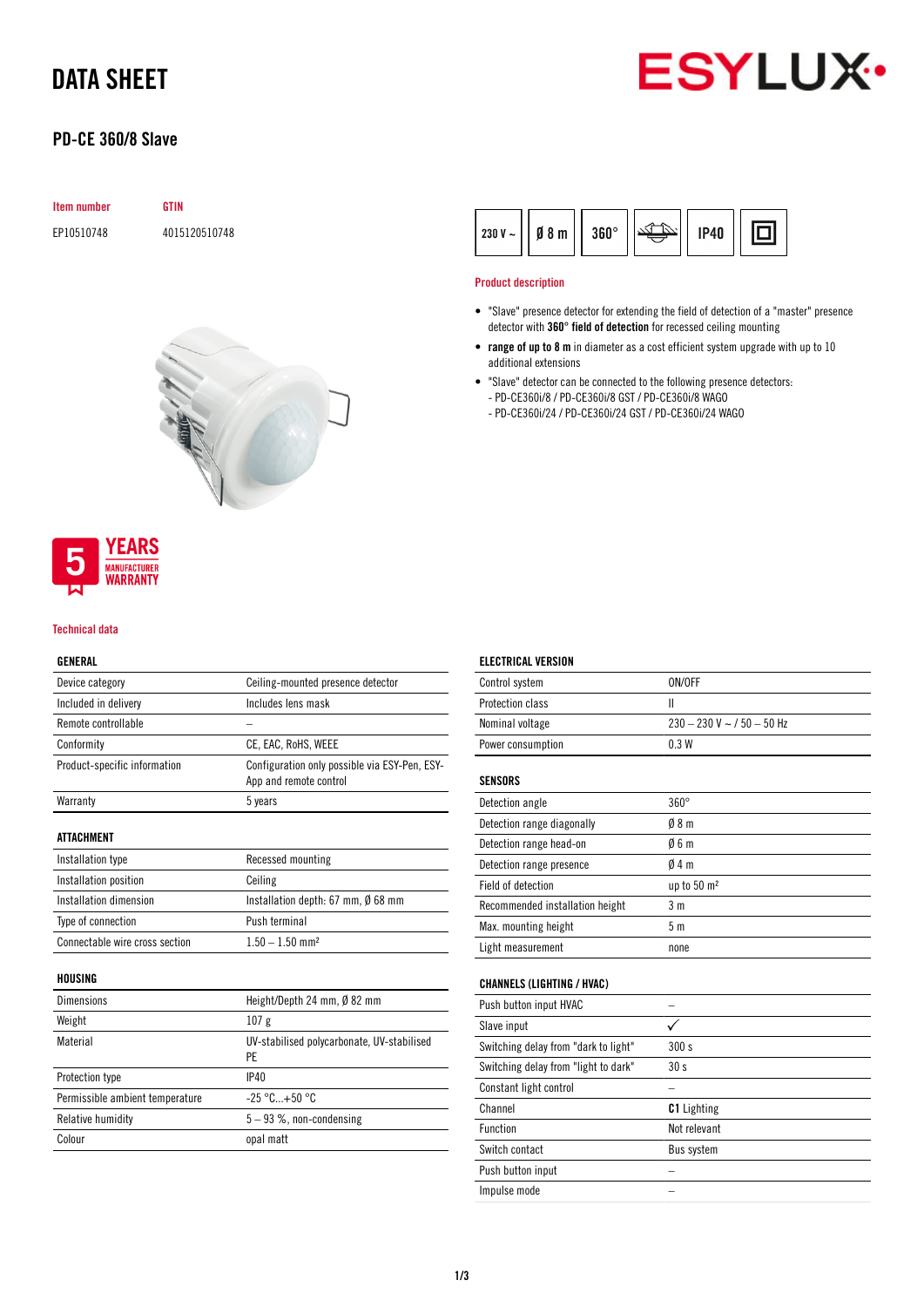# DATA SHEET



## PD-CE 360/8 Slave

## Item number GTIN

EP10510748 4015120510748

### Factory settings

| GENERAL                           |                    | Operating mode                          | fully automatic |
|-----------------------------------|--------------------|-----------------------------------------|-----------------|
| Sensitivity                       | 100 %              | Level of brightness/switching threshold | 400 lx          |
|                                   |                    | Switch-off delay time                   | 5 min           |
| <b>CHANNELS (LIGHTING / HVAC)</b> |                    |                                         |                 |
| Channel                           | <b>C1</b> Lighting |                                         |                 |

### Accessories

| <b>Product designation</b>        | Item number | <b>Product description</b>                                                | <b>GTIN</b>   |
|-----------------------------------|-------------|---------------------------------------------------------------------------|---------------|
|                                   |             |                                                                           |               |
| Ceiling-mounted presence detector |             |                                                                           |               |
| PD-CE 360i/8                      | EP10510700  | Presence detector with 360° field of detection for ceiling flush mounting | 4015120510700 |
| PD-CE 360i/8 WIELAND GST18        | EP10510717  | Presence detector with 360° field of detection for ceiling flush mounting | 4015120510717 |
| PD-CE 360i/8 WAGO WINSTA          | EP10510786  | Presence detector with 360° field of detection for ceiling flush mounting | 4015120510786 |
| PD-CE 360i/24                     | EP10510724  | Presence detector with 360° field of detection for ceiling flush mounting | 4015120510724 |
| PD-CE 360i/24 WIELAND GST18       | EP10510731  | Presence detector with 360° field of detection for ceiling flush mounting | 4015120510731 |
| PD-CE 360i/24 WAGO WINSTA         | EP10510793  | Presence detector with 360° field of detection for ceiling flush mounting | 4015120510793 |
|                                   |             |                                                                           |               |
| Protection                        |             |                                                                           |               |

BASKET GUARD ROUND SMALL EM10425615 Basket guard for presence and motion detectors and smoke detectors, Ø 165 mm, height 70 mm 4015120425615

| <b>Dimension drawing</b>               | <b>Field of detections</b>     | <b>Detection range</b>           |     |
|----------------------------------------|--------------------------------|----------------------------------|-----|
| $668$ mm<br>$Ø82$ mm<br>$67$ mm<br>4mm | $360^\circ$<br><b>Territor</b> | Diagonally (A)                   | Ø8m |
|                                        |                                | $\blacksquare$ Frontal (B)       | Ø6m |
|                                        |                                | $\blacksquare$ Presence area (C) | Ø4m |